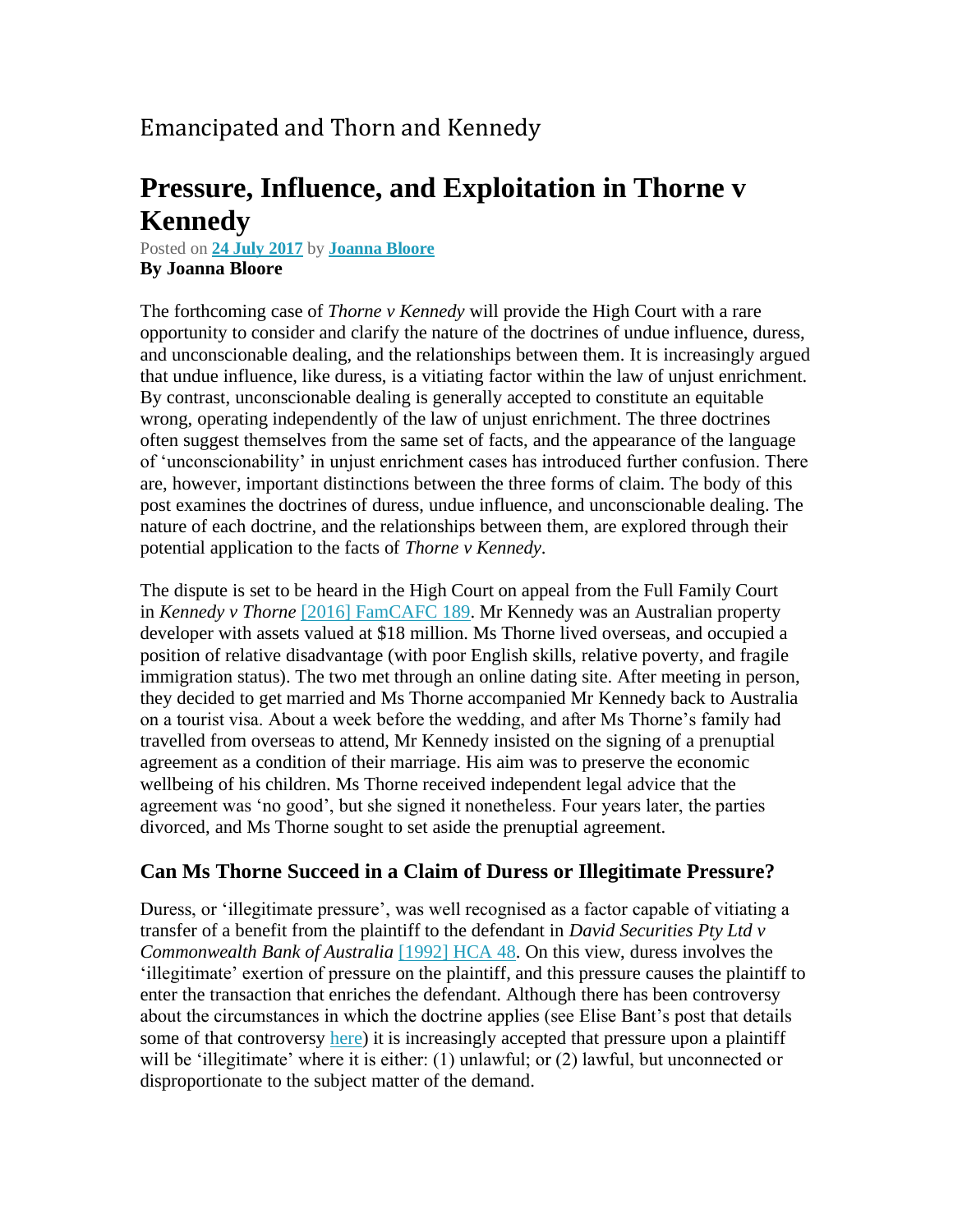The law accepts that people constantly make decisions under pressure. For example, commercial decisions are often made in situations of extreme pressure, without that pressure being described as 'illegitimate'; and relationships routinely produce emotional pressure. The exertion of pressure will only be illegitimate if it interferes with and constrains the plaintiff's decision-making in a way that the law considers inappropriate.

In *Thorne v Kennedy* the pressure allegedly exerted on the plaintiff was lawful and of an emotional nature. It is doubtful that the 'threat' of refusing to marry the plaintiff will be considered sufficiently disproportionate to the demand for a binding financial agreement to warrant the label 'illegitimate'. An analogy may be drawn with lawful-act duress cases in the context of economic pressure, where threats not to enter into a contractual relationship rarely constitute illegitimate pressure. Mr Kennedy essentially threatened not to enter a binding (marriage) agreement with Ms Thorne unless a certain condition was first fulfilled.

As noted by Edelman and Bant in *Unjust Enrichment* (2nd edn, Hart, [2016\)](http://www.bloomsburyprofessional.com/uk/unjust-enrichment-9781841133188/) at 218, emotional pressures may be legitimate where they are connected to the 'underlying legitimate concern that the demand seeks to protect'. In *Bank of Scotland v Bennett* [1999] [EWCA](http://swarb.co.uk/governor-and-company-of-bank-of-scotland-v-bennett-and-another-ca-21-dec-1998/) Civ 1965, a husband's threat of separation was illegitimate because it was aimed at extracting a benefit related to his business debts. By contrast, in *Thorne v Kennedy*, the pressure allegedly exerted on Ms Thorne to sign the pre-nuptial agreement was aimed at preserving the economic wellbeing of Mr Kennedy's children. It is arguable that a financial agreement in relation to an anticipated marriage is not disproportionate to or disconnected from the desire to protect one's children from the potential financial consequences of that marriage. These considerations suggest that if Ms Thorne is to succeed with her restitutionary claim, then she may be required to find a vitiating factor other than duress on which to rest her claim.

### **Can Ms Thorne Succeed in a Claim of Undue Influence?**

The UK case *Benedetti v Sawiris* [\[2013\]](http://www.bailii.org/uk/cases/UKSC/2013/50.html) UKSC 50 explicitly recognises undue influence as an unjust factor within the law of unjust enrichment, although this view is yet to be affirmed in Australia. If undue influence is regarded as an unjust factor, then it has two clear requirements: first, the plaintiff must have been under another person's excessive influence when she entered into the transaction; and secondly, there must be a contributing link between the influence and the plaintiff's decision to enter into the transaction.

The key difference between the 'unjust factors' of undue influence and illegitimate pressure is the *way* in which the plaintiff's consent in vitiated. As noted by Edelman and Bant in *Unjust Enrichment* (2nd edn, Hart, 2016) at 230–1, cases of illegitimate pressure are recognisable for the plaintiff's 'profound and conscious unwillingness' to enter into the transaction; by contrast, undue influence is distinctive for the plaintiff's 'lack of emancipation from the dominant influence'. A plaintiff affected by undue influence consciously and willingly enters into the transaction, and may even have the benefit of independent legal advice. However, if another person's influence impedes the exercise of her 'full and free independent judgement', then that influence vitiates her consent. The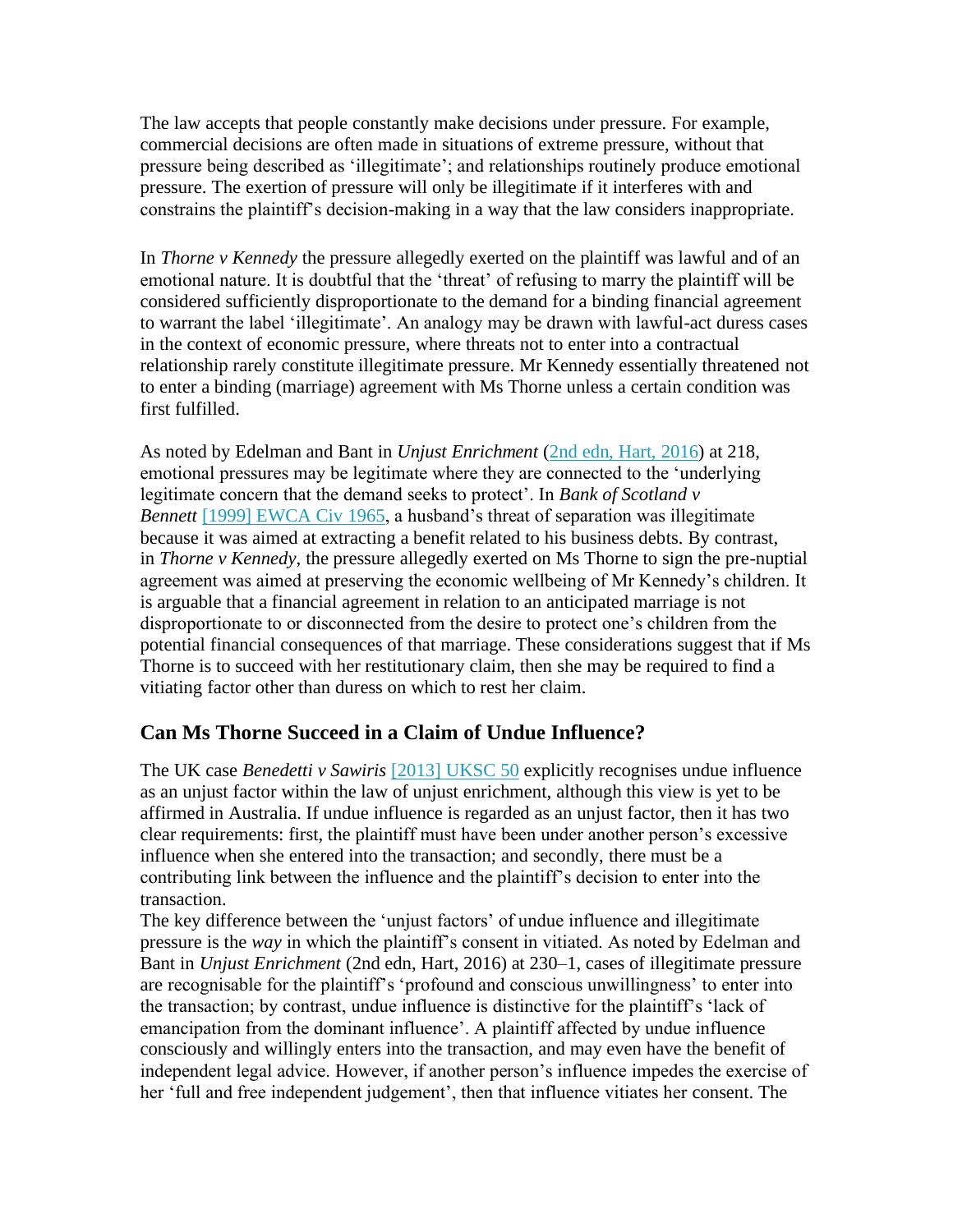plaintiff may then rescind and obtain restitution of benefits conferred pursuant to the transaction.

To prove that she was affected by excessive influence at the time she entered into the prenuptial agreement, Ms Thorne will most likely need to rely on evidence of the history of her relationship with Mr Kennedy. Although the fiancé–fiancée relationship was historically treated as one of *presumed* influence, it is unlikely to be treated so today. The presence of excessive influence may be difficult to prove, because it requires proof of the state of the plaintiff's mind at a past time. However, influence may be inferred from evidence of the history of the relationship and the circumstances surrounding the transaction. Such an inference is commonly found in cases relating to bank guarantees between spouses: a wife who guaranteed her husband's debts might demonstrate a history of being financially influenced by her husband.

The question in *Thorne v Kennedy* will be whether the history of the relationship between Mr Kennedy and Ms Thorne shows that Mr Kennedy, as the alleged influencer, had an 'ascendency of judgment' over Ms Thorne, and that she was excessively dependent upon him. It is important to note that the possibility that Ms Thorne occupied a position of relative disadvantage (with poor English skills, relative poverty, and fragile immigration status) is not relevant in the undue influence inquiry (although it will become relevant in the unconscionable dealing analysis below). This point is illustrated by *Christodoulou v Christodoulou* [\[2009\]](http://www.austlii.edu.au/cgi-bin/sinodisp/au/cases/vic/VSC/2009/583.html) VSC 583: despite being elderly and illiterate, speaking little English, and having been abandoned by her husband and daughters, a woman was nonetheless held to be of an 'independent disposition' for the purposes of the doctrine of undue influence.

### **Can Ms Thorne Succeed in a Claim of Unconscionable Dealing?**

As noted by Deane J in *Commercial Bank of Australia v Amadio* [\[1983\]](http://www.austlii.edu.au/cgi-bin/sinodisp/au/cases/cth/HCA/1983/14.html) HCA 14 (at [13]) the equitable doctrine of unconscionable dealing 'looks to the conduct of [the defendant] in attempting to enforce, or retain the benefit of, a dealing with a person under a special disability in circumstances where it is not consistent with equity or good conscience that he should do so'. Unconscionable dealing usually involves the defendant's *knowing exploitation* of the plaintiff's special disadvantage. This requirement has been strengthened in *Kakavas v Crown Melbourne Ltd* [\[2013\]](http://www.austlii.edu.au/cgi-bin/sinodisp/au/cases/cth/HCA/2013/25.html) HCA 25, where the High Court stated that to be liable, the defendant must have had a 'predatory state of mind'.

Unconscionable dealing and undue influence are often suggested by the same facts, because a plaintiff who suffers from a 'special disability' may also be limited in her ability to make decisions in her best interests. But the doctrines each have a different focus. The focus of an unconscionable dealing inquiry is squarely on the behaviour of the defendant. By contrast, undue influence asks whether the plaintiff's intention was unduly affected by the excessive influence of another person.

The use of the word 'unconscionable' has created some confusion. The word appears in the equitable doctrine of unconscionable conduct, in which a defendant's knowing victimisation of a person with a special disadvantage is at the heart of the inquiry.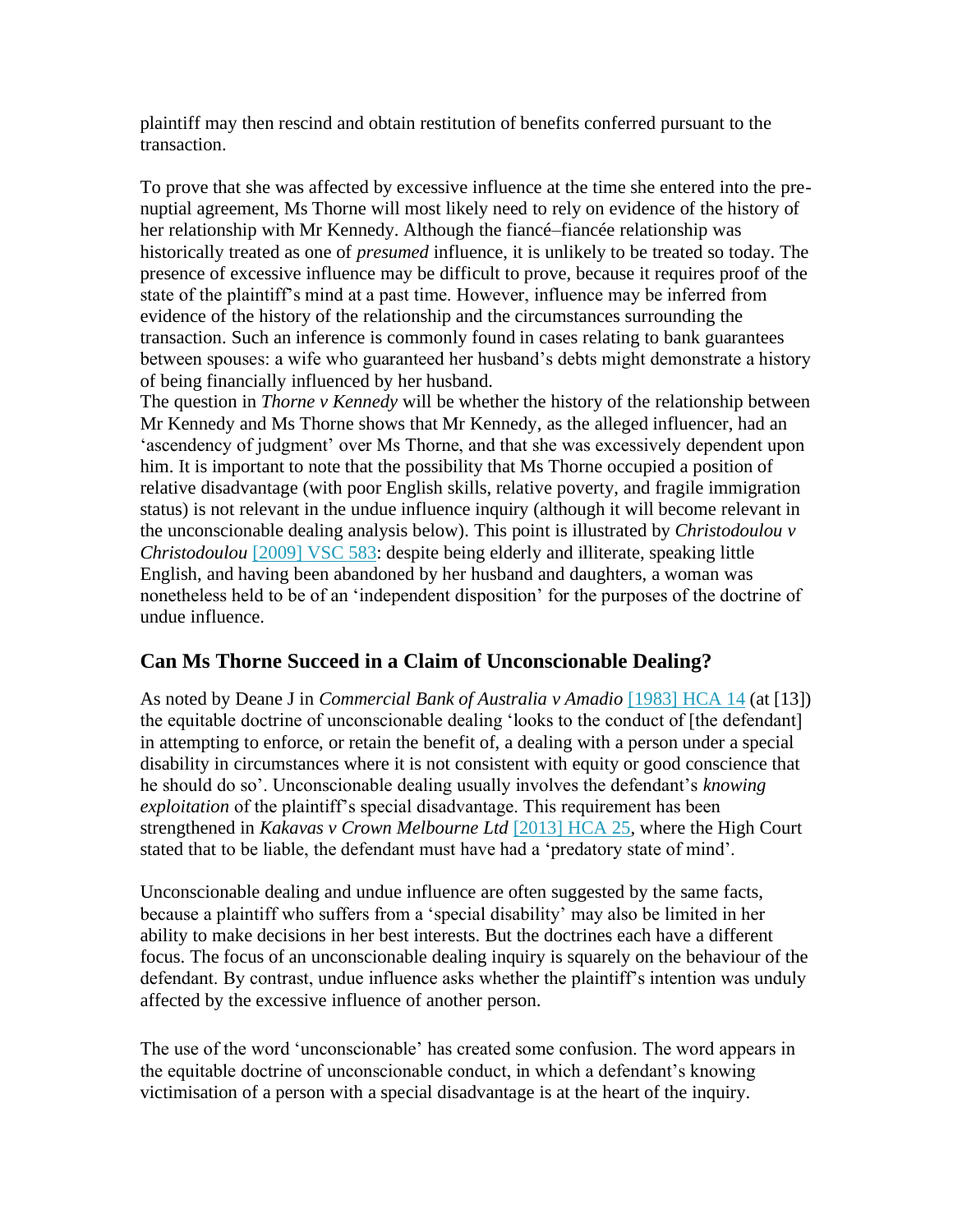However, the word is also appearing with increasing frequency in decisions relating to unjust enrichment: see, eg, *Roxborough v Rothmans of Pall Mall Australia Ltd* [\[2001\]](http://www.austlii.edu.au/cgi-bin/sinodisp/au/cases/cth/HCA/2001/68.html) [HCA](http://www.austlii.edu.au/cgi-bin/sinodisp/au/cases/cth/HCA/2001/68.html) 68, at [104] (Gummow J). The best way to understand the use of the word 'unconscionable' in cases of unjust enrichment is as a statement of conclusion, and not as a step in the reasoning. So, in deciding whether the estate of Mr Kennedy has been unjustly enriched at the expense of Ms Thorne, the High Court does not need to pose itself the question of whether it would be *unconscionable* for the estate to retain all assets. The Court might however *conclude* that it would indeed be unconscionable for the estate to retain the benefit of an agreement that resulted from duress or undue influence. But that conclusion is not relevant to, and does not actively inform, the prior legal analysis. By contrast, in order to establish the doctrine of unconscionable dealing proper, Ms Thorne must show that Mr Kennedy acted with the requisite predatory intent. Whether Ms Thorne can clear this significant hurdle to relief remains to be seen.

#### **An Opportunity to Clarify**

*Thorne v Kennedy* presents the High Court with a unique opportunity to clarify the doctrines of undue influence, duress and unconscionable dealing. It is important that the High Court seize the opportunity to provide this area of the law with clarity and coherence, since the operation of these doctrines has far-reaching practical consequences. The doctrines arise in many situations beyond the matrimonial context of *Thorne v Kennedy*. For example, these doctrines often: underpin claims for relief brought by domestic sureties against banks; inform a growing quantity of consumer and commercial legislation; and ever more frequently support attempts by the elderly or their estate to revoke transactions that might have been undermined by pressure, influence or exploitation. *Thorne v Kennedy* demonstrates that these doctrines require courts to grapple with difficult and nuanced questions that relate to autonomy, responsibility and the protection of the vulnerable. In answering these questions, the wider legal community will surely welcome the High Court's guidance with open arms.

*AGLC3* **Citation:** Joanna Bloore, 'Pressure, Influence, and Exploitation in *Thorne v Kennedy*' on *Opinions on High* (24 July 2017)

<https://blogs.unimelb.edu.au/opinionsonhigh/2017/07/24/bloore-thorne-kennedy/> **Joanna Bloore is a Juris Doctor student at Melbourne Law School and an Assistant Editor of the** *Melbourne University Law Review***. This post was derived from the assessment for the subject Commercial Restitution. My thanks go to Elise Bant for her helpful feedback and guidance on this post.**

This entry was posted in **[Opinions](https://blogs.unimelb.edu.au/opinionsonhigh/category/opinions/)**, **[Slideshow](https://blogs.unimelb.edu.au/opinionsonhigh/category/slideshow/)** by **[Joanna](https://blogs.unimelb.edu.au/opinionsonhigh/author/jbloore/) Bloore**. Bookmark the **[permalink](https://blogs.unimelb.edu.au/opinionsonhigh/2017/07/24/bloore-thorne-kennedy/)**.

5 THOUGHTS ON "PRESSURE, INFLUENCE, AND EXPLOITATION IN THORNE V KENNEDY"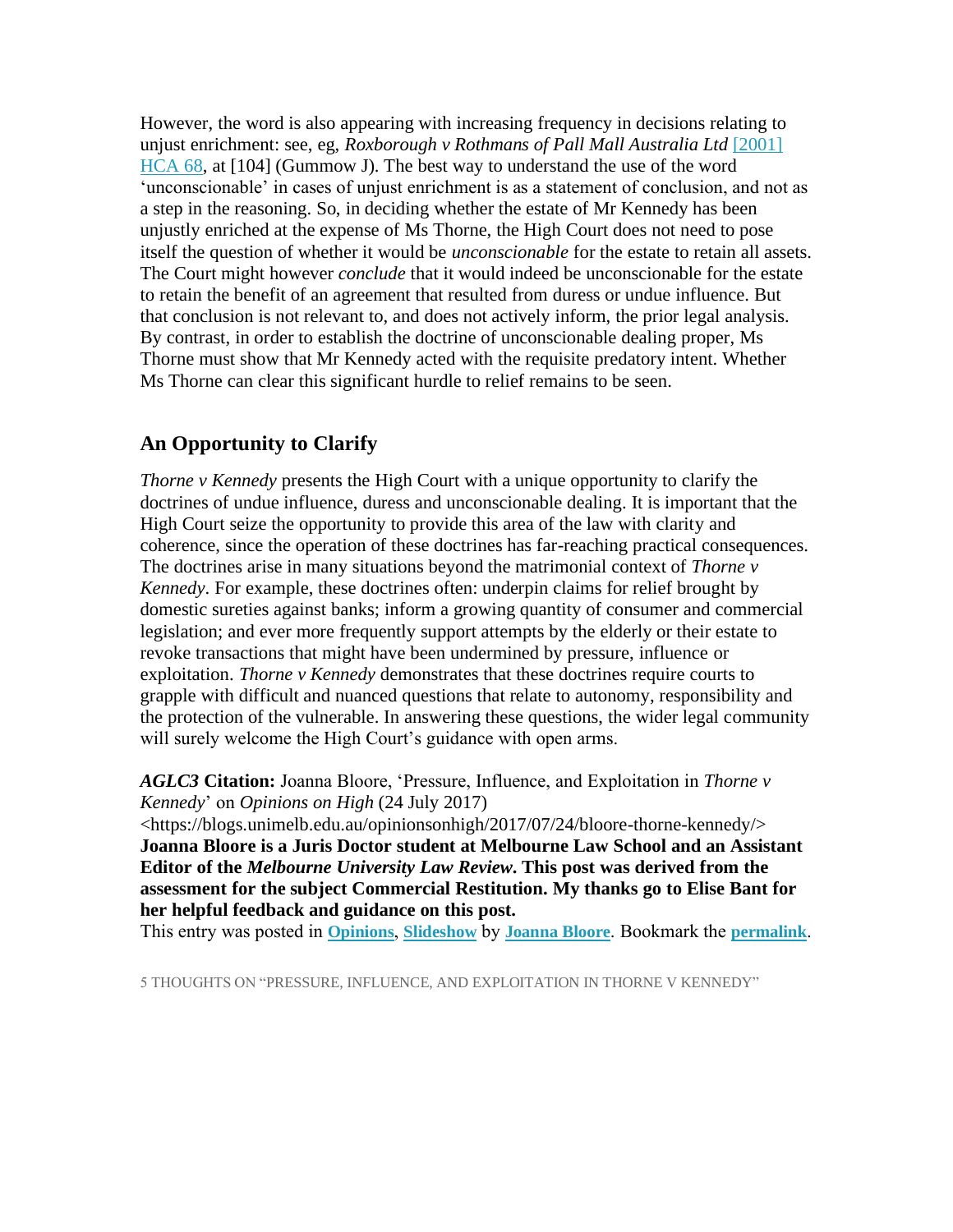#### 1. Arky on **24 July 2017 at [11:22](https://blogs.unimelb.edu.au/opinionsonhigh/2017/07/24/bloore-thorne-kennedy/#comment-122174) am** said:

Very interesting piece, thanks for writing it.

One feels that a certain segment of the population and their divorce lawyers are going to be waiting anxiously on this one. From the facts set out in the lower court judgment, if unconscionable conduct was found here it seems tantamount to finding a wealthy person in Australia cannot enter into a binding financial agreement pre-marriage with a much poorer person without it being unconscionable. It does remind me a bit of Bridgewater v Leahy from 20 years ago... courts can be funny about unconscionable conduct claims. The mind still boggles that it was held unconscionable there for the nephew to buy land cheap from his uncle that the uncle was otherwise leaving to him in his (unchallenged) will for free anyway.

2. Elise Bant on **24 July [2017](https://blogs.unimelb.edu.au/opinionsonhigh/2017/07/24/bloore-thorne-kennedy/#comment-122175) at 5:10 pm** said:

Yes, a fascinating case. One of the most interesting – and practically important – aspects of the case is the opportunity it offers to clarify the role of independent legal advice. All too often, it is assumed that explaining to someone the mechanics of a transaction into which they are entering – the extent of a guarantee, the interest being created, the contract price etc – is all that is required. But understanding or knowledge is not the same, for example, as making an emancipated decision – arguably the main concern of the doctrine of undue influence. In those cases, the question is not whether the plaintiff understood the transaction but whether her consent to enter into it was full and unimpaired. The various codes of conduct that banks, for example, sign up to are very good on knowledge or understanding, but do not tend to address the sort of issues of want of emancipation that characterise cases of undue influence.

If legal advice simpliciter won't do to protect the recipient of benefits conferred under influence, what follows? In some cases, it may mean that the transaction cannot be completed (does it mean that the bank must seek someone else to guarantee the debt or, in the context in question in Thorne itself, the husband to be cannot obtain the pre-nup after all?) Clearly, the consequences of the application of this doctrine are very serious and raise real significant questions of policy: if, for example, pre-nups are seen as a good thing (in some cases at least), what does it mean to say that the defendant in Thorne could never have taken the benefit of one, no matter the extent and quality of the independent advice she received? Does this conclusion run the risk of infantilising the plaintiff (a key